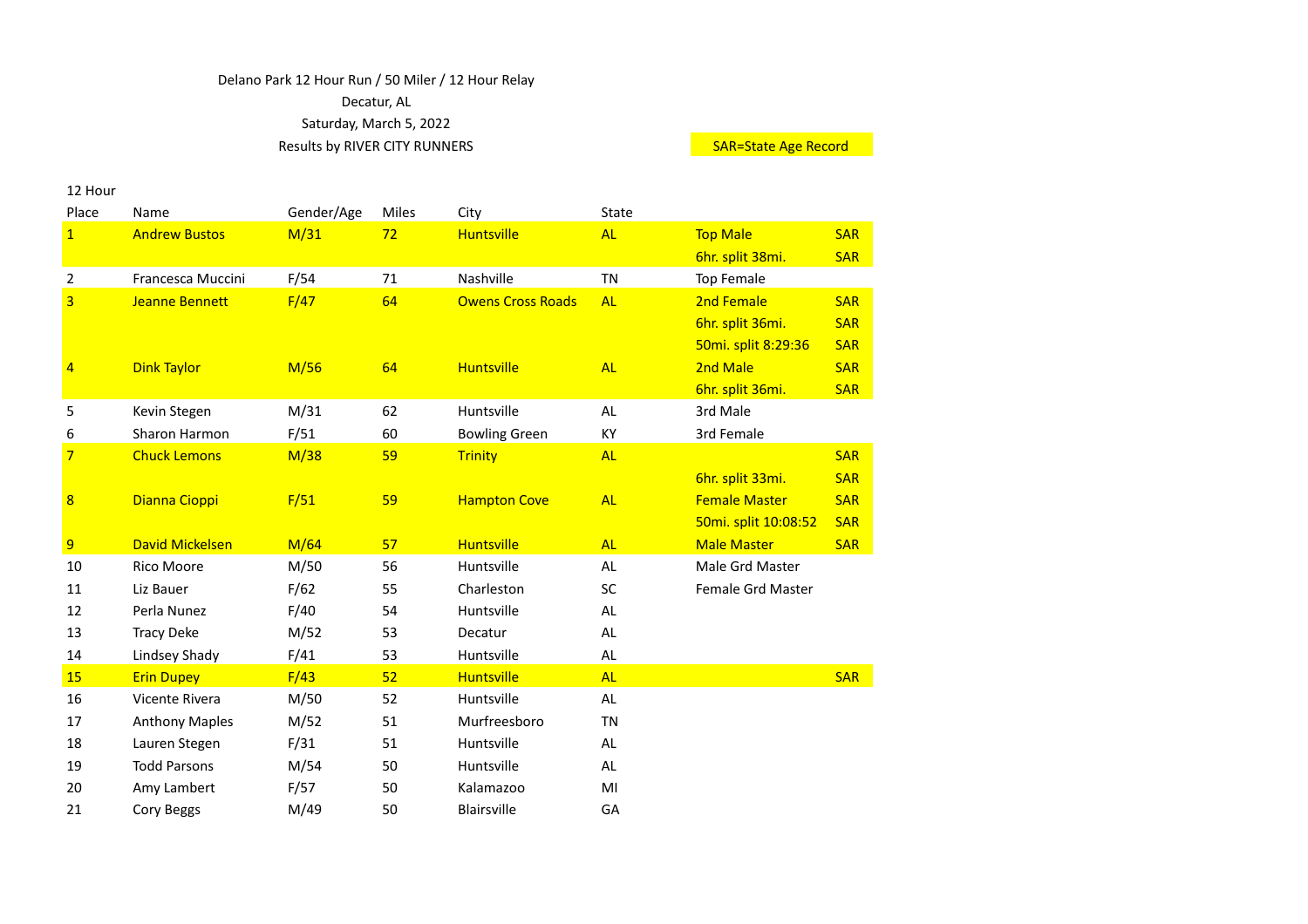| 22 | <b>Monica Showers</b> | F/41 | 50 | Trussville               | $\mathsf{AL}$  |                      |            |
|----|-----------------------|------|----|--------------------------|----------------|----------------------|------------|
| 23 | <b>May Gillespie</b>  | F/22 | 50 | <b>Huntsville</b>        | <b>AL</b>      |                      | <b>SAR</b> |
|    |                       |      |    |                          |                | 50mi. split 11:48:43 | <b>SAR</b> |
| 24 | Elisabeth Adel        | F/41 | 50 | Alpharetta               | GA             |                      |            |
| 25 | Rebekah Dingess       | F/46 | 48 | Mcdonough                | GA             |                      |            |
| 26 | Amy Wolf              | F/62 | 47 | Bloomington              | ${\sf IN}$     |                      |            |
| 27 | <b>Emily Campbell</b> | F/27 | 46 | Madison                  | <b>AL</b>      |                      |            |
| 28 | Ronnie Nelson         | M/60 | 46 | Madison                  | AL             |                      |            |
| 29 | Kate Burcham          | F/35 | 46 | Madison                  | AL             |                      |            |
| 30 | <b>Beverly Henry</b>  | F/52 | 46 | Decatur                  | <b>AL</b>      |                      |            |
| 31 | Patrick Flanagan      | M/37 | 46 | <b>Owens Cross Roads</b> | AL.            |                      |            |
| 32 | Frederick F Davis III | M/74 | 46 | <b>Bedford</b>           | OH             |                      |            |
| 33 | Katy Thurow           | F/37 | 45 | Marietta                 | GA             |                      |            |
| 34 | Stephanie Ferguson    | F/44 | 45 | Decatur                  | GA             |                      |            |
| 35 | Jeff Holsclaw         | M/54 | 44 | Decatur                  | <b>AL</b>      |                      |            |
| 36 | Mina Willis           | F/52 | 42 | Madison                  | AL             |                      |            |
| 37 | <b>Brian Smith</b>    | M/42 | 41 | Madison                  | $\mathsf{AL}$  |                      |            |
| 38 | <b>Ben Eubanks</b>    | M/36 | 41 | Falkville                | AL.            |                      |            |
| 39 | Derek Berry           | M/50 | 41 | Trinity                  | AL.            |                      |            |
| 40 | <b>Ovella Jessee</b>  | F/64 | 40 | <b>Hampton Cove</b>      | <b>AL</b>      |                      | <b>SAR</b> |
| 41 | <b>Misty Glover</b>   | F/40 | 40 | New Hope                 | AL             |                      |            |
| 42 | Paula McLellan        | F/55 | 40 | Dahlonega                | GA             |                      |            |
| 43 | Linda Vanrell         | F/61 | 40 | Huntsville               | $\mathsf{AL}$  |                      |            |
| 44 | Michael Direnzo       | M/41 | 37 | Madison                  | AL             |                      |            |
| 45 | <b>Suzanne Taylor</b> | F/53 | 36 | <b>Huntsville</b>        | <b>AL</b>      | 6hr. split 30mi      | <b>SAR</b> |
| 46 | <b>Kerry Bisset</b>   | M/32 | 36 | <b>Madison</b>           | <b>AL</b>      | 6hr. split 23mi.     | <b>SAR</b> |
| 47 | Ronald Woodall        | M/63 | 35 | Decatur                  | AL.            |                      |            |
| 48 | <b>Scott Faulkner</b> | M/48 | 35 | Decatur                  | AL.            |                      |            |
| 49 | Leticia Lutes         | F/39 | 35 | Albertville              | AL             |                      |            |
| 50 | <b>Tim Mullican</b>   | M/61 | 35 | Mitchell                 | SD             |                      |            |
| 51 | Dave Lambert          | M/70 | 35 | Kalamazoo                | M <sub>l</sub> |                      |            |
| 52 | Cindy Holsclaw        | F/53 | 34 | Decatur                  | $\mathsf{AL}$  |                      |            |
| 53 | <b>Thomas Skinner</b> | M/75 | 33 | Alpharetta               | GA             |                      |            |
| 54 | Michael Montgomery    | M/74 | 33 | Franklin                 | <b>TN</b>      |                      |            |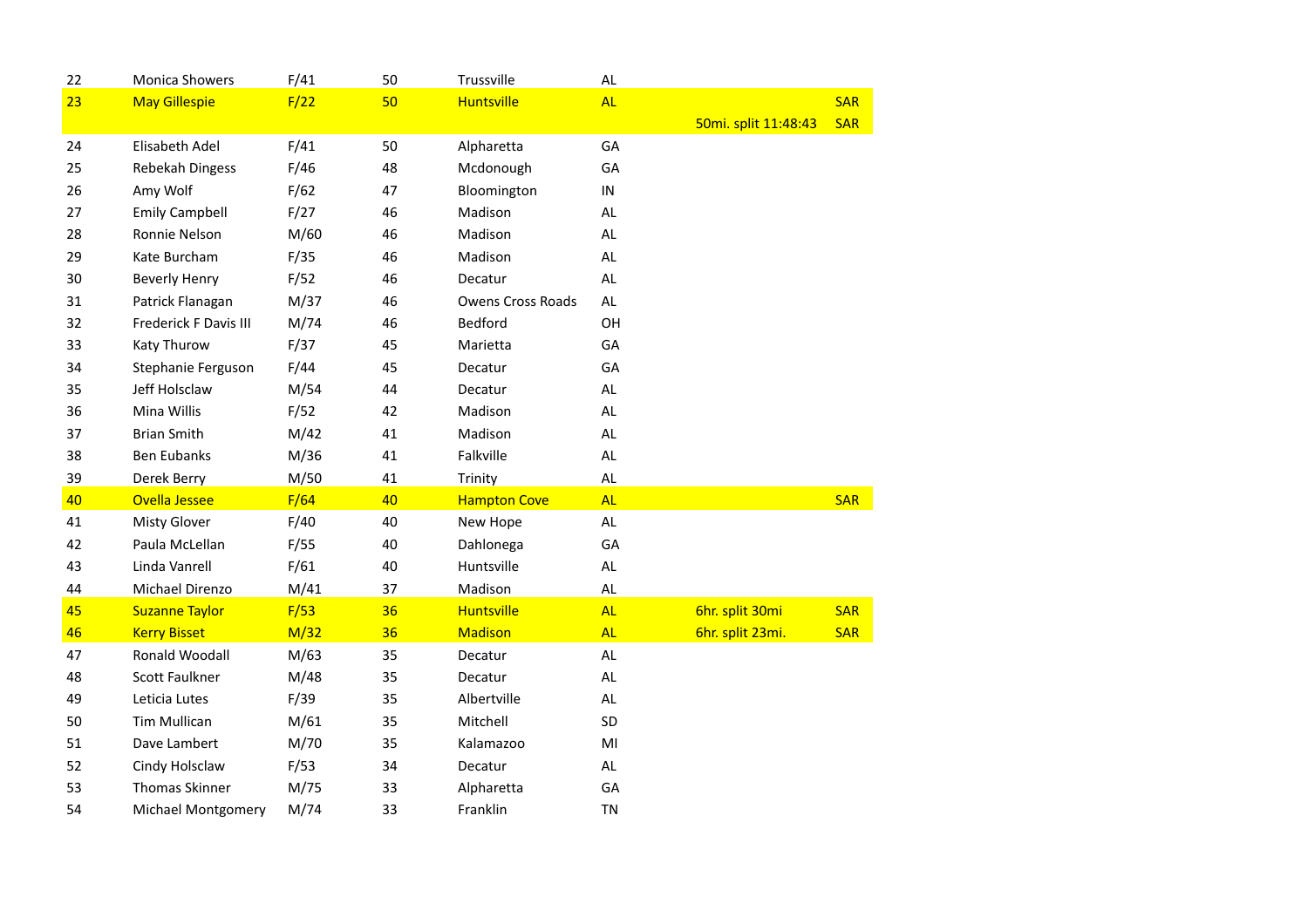| 55 | Samuel Inman             | M/44 | 33 | Tupelo                   | <b>MS</b>     |                  |            |
|----|--------------------------|------|----|--------------------------|---------------|------------------|------------|
| 56 | <b>Kenneth Jessee</b>    | M/66 | 32 | <b>Owens Cross Roads</b> | <b>AL</b>     | 6hr. split 26mi. | <b>SAR</b> |
| 57 | Kyle Stichtenoth         | M/41 | 32 | Birmingham               | $\mathsf{AL}$ |                  |            |
| 58 | <b>Brian Pozuelos</b>    | M/30 | 32 | Columbus                 | GA            |                  |            |
| 59 | Laura Tapia              | F/45 | 32 | Florence                 | <b>AL</b>     |                  |            |
| 60 | Carrie Lin               | F/50 | 32 | Madison                  | <b>AL</b>     |                  |            |
| 61 | <b>Theresa Brooks</b>    | F/39 | 32 | Madison                  | AL            |                  |            |
| 62 | <b>Heather Whiteside</b> | F/61 | 32 | Decatur                  | AL.           |                  |            |
| 63 | Michael Wall             | M/36 | 31 | Huntsville               | $\mathsf{AL}$ |                  |            |
| 64 | Cynthia Valentine        | F/57 | 31 | Madison                  | AL            |                  |            |
| 65 | <b>James Cutting</b>     | M/57 | 31 | Elkmont                  | <b>AL</b>     |                  |            |
| 66 | <b>Bethany Campbell</b>  | F/36 | 31 | Hartselle                | <b>AL</b>     |                  |            |
| 67 | Henry Rueden             | M/72 | 31 | De Pere                  | WI            |                  |            |
| 68 | Barbara Dunn             | F/57 | 31 | Decatur                  | <b>AL</b>     |                  |            |
| 69 | Adria Delaune            | F/39 | 31 | Nashville                | <b>TN</b>     |                  |            |
| 70 | A.J. Stark               | M/39 | 31 | Arab                     | AL.           |                  |            |
| 71 | <b>Jesse Doggett</b>     | M/65 | 31 | Huntsville               | <b>AL</b>     |                  |            |
| 72 | Melanie Eubanks          | F/37 | 31 | Falkville                | <b>AL</b>     |                  |            |
| 73 | <b>Stacey Ethridge</b>   | F/33 | 31 | Athens                   | <b>AL</b>     |                  |            |
| 74 | Anna Roach               | F/39 | 31 | Nashville                | <b>TN</b>     |                  |            |
| 75 | Jenny Parker             | F/56 | 31 | Decatur                  | <b>AL</b>     |                  |            |
| 76 | Kelly Elmore             | F/54 | 31 | Decatur                  | AL.           |                  |            |
| 77 | Will Black               | M/34 | 31 | Lacey's Spring           | AL.           |                  |            |
| 78 | Gregory Turgeon          | M/57 | 30 | Decatur                  | $\mathsf{AL}$ |                  |            |
| 79 | Paige Dorr               | F/44 | 30 | Trussville               | <b>AL</b>     |                  |            |
| 80 | Jesse Riley              | M/58 | 30 | Mabelvale                | AR            |                  |            |
| 81 | Anne Rentz               | F/69 | 30 | Marietta                 | GA            |                  |            |
| 82 | Sumi Parker              | F/44 | 29 | Decatur                  | <b>AL</b>     |                  |            |
| 83 | <b>Teresa Simmons</b>    | F/48 | 29 | Hazel Green              | AL.           |                  |            |
| 84 | <b>Matt Dukes</b>        | M/42 | 28 | Huntsville               | AL.           |                  |            |
| 85 | Paul Crawford            | M/56 | 28 | Prospect                 | <b>TN</b>     |                  |            |
| 86 | <b>Eddie Oaks</b>        | M/59 | 27 | Harvest                  | $\mathsf{AL}$ |                  |            |
| 87 | <b>Steven Frick</b>      | M/50 | 27 | Decatur                  | $\mathsf{AL}$ |                  |            |
| 88 | Keith Hallmark           | M/66 | 27 | Mount Hope               | $\mathsf{AL}$ |                  |            |
|    |                          |      |    |                          |               |                  |            |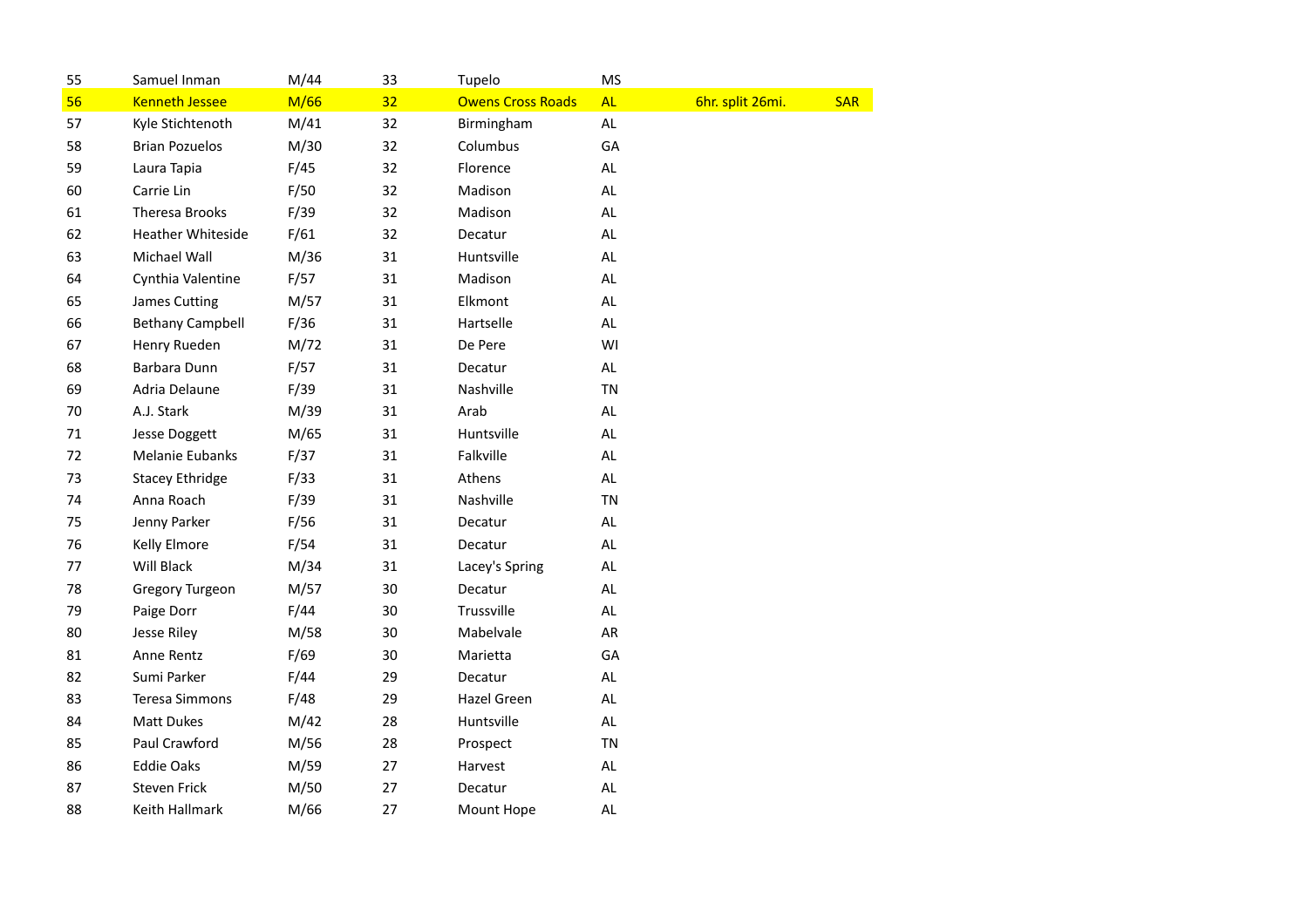| 89  | <b>Phil Pronia</b>   | M/44 | 26 | Moulton             | AL        |
|-----|----------------------|------|----|---------------------|-----------|
| 90  | <b>Heather Coon</b>  | F/47 | 26 | Decatur             | <b>AL</b> |
| 91  | Shawn Smith          | M/50 | 26 | Decatur             | <b>AL</b> |
| 92  | Jon Campbell         | M/48 | 26 | Hartselle           | <b>AL</b> |
| 93  | Jonathon Savoy       | M/30 | 25 | Madison             | AL        |
| 94  | Steven Kuhn          | M/51 | 25 | Huntsville          | <b>AL</b> |
| 95  | Scott Smith          | M/42 | 23 | Madison             | AL        |
| 96  | Cynthia Ferrell      | F/52 | 23 | Huntsville          | <b>AL</b> |
| 97  | Samantha Wyatt       | F/46 | 22 | Decatur             | AL        |
| 98  | Susan Borglum        | F/43 | 21 | Hartselle           | AL        |
| 99  | Paula Alderman       | F/58 | 21 | Decatur             | AL        |
| 100 | Robert Palmer        | M/64 | 19 | Gallatin            | <b>TN</b> |
| 101 | James Ferrell        | M/58 | 18 | Huntsville          | AL        |
| 102 | John Nevels          | M/35 | 18 | Huntsville          | AL        |
| 103 | Dedie Doggett        | F/62 | 18 | Huntsville          | AL        |
| 104 | Erika Davis          | F/49 | 17 | Hartselle           | AL        |
| 105 | <b>Kirk Davis</b>    | M/52 | 17 | Hartselle           | AL        |
| 106 | Cathy Atchley        | F/58 | 17 | Huntsville          | AL        |
| 107 | Gail Whelan          | F/59 | 16 | Huntsville          | AL        |
| 108 | <b>Bobby Quinn</b>   | M/69 | 16 | Huntsville          | <b>AL</b> |
| 109 | Donna Palumbo        | F/61 | 15 | Huntsville          | AL        |
| 110 | Megan James          | F/54 | 15 | <b>Hampton Cove</b> | AL.       |
| 111 | Greg Henry           | M/49 | 15 | Decatur             | <b>AL</b> |
| 112 | Kathy Nevels         | F/61 | 15 | Decatur             | AL        |
| 113 | Gia Schuetz          | F/55 | 14 | Huntsville          | <b>AL</b> |
| 114 | James Wolf           | M/77 | 13 | Bloomington         | IN        |
| 115 | Cille Federico       | F/60 | 13 | Huntsville          | <b>AL</b> |
| 116 | Naomi Flanagan       | F/62 | 13 | Huntsville          | AL        |
| 117 | Kathleen Cutting     | F/52 | 11 | Elkmont             | <b>AL</b> |
| 118 | Dorothy Jonas        | F/75 | 10 | Columbia            | SC        |
| 119 | Joe Brown            | M/74 | 9  | Ewing               | VA        |
| 120 | Suzanne Minga        | F/59 | 9  | Lacey's Spring      | AL        |
| 121 | <b>Bill Johnston</b> | M/72 | 8  | Tazewell            | <b>TN</b> |
| 122 | Cynthia Hammond      | F/53 | 5  | Huntsville          | AL        |